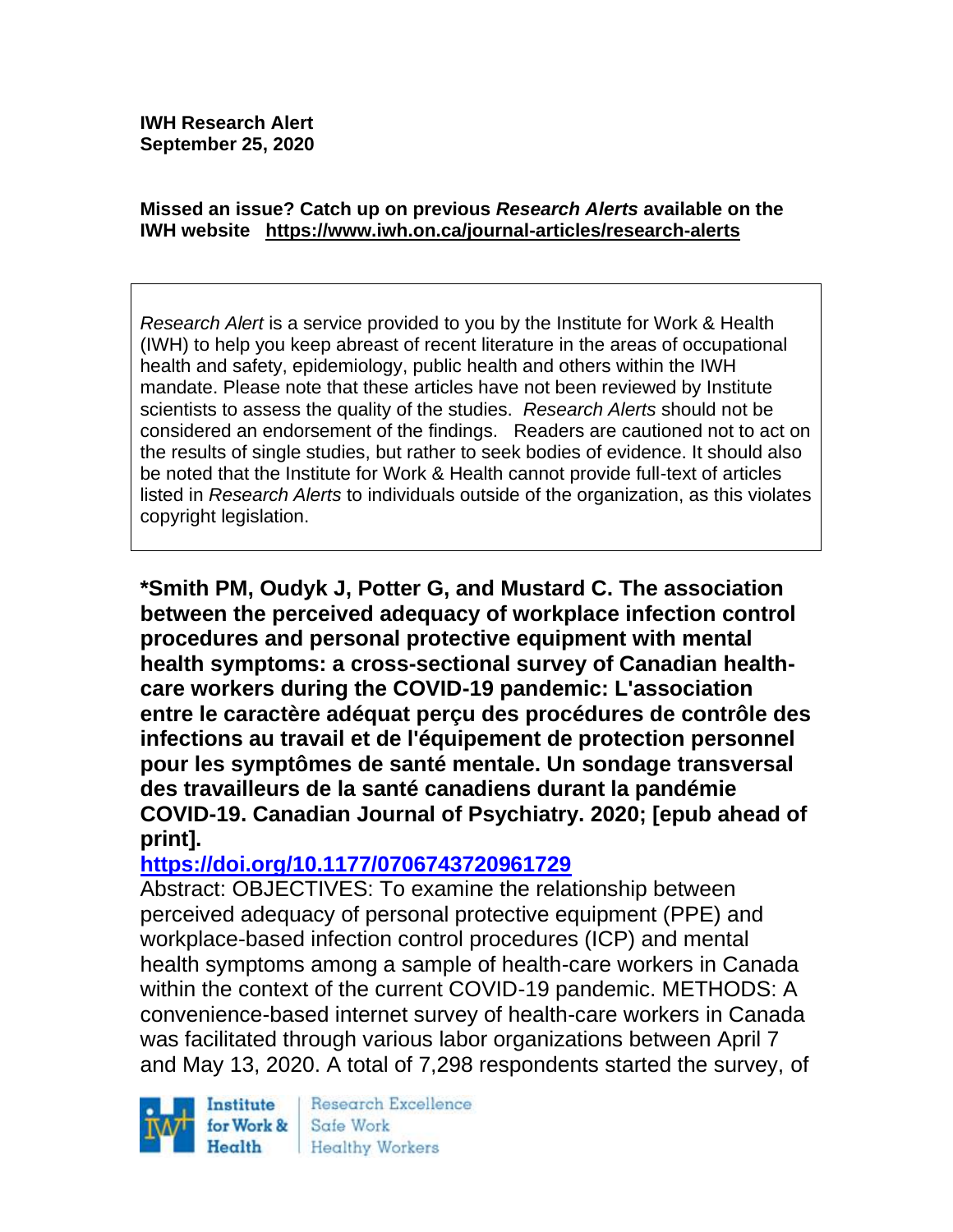which 5,988 reported information on the main exposures and outcomes. Anxiety symptoms were assessed using the Generalized Anxiety Disorder (GAD-2) screener, and depression symptoms using the Patient Health Questionnaire (PHQ-2) screener. We assessed the perceived need and adequacy of 8 types of PPE and 10 different ICP. Regression analyses examined the proportion of GAD-2 and PHQ-2 scores of 3 and higher across levels of PPE and ICP, adjusted for a range of demographic, occupation, workplace, and COVID-19 specific measures. RESULTS: A total of 54.8% (95% confidence interval [CI], 53.5% to 56.1%) of the sample had GAD-2 scores of 3 and higher, and 42.3% (95% CI, 41.0% to 43.6%) of the sample had PHQ-2 scores of 3 and higher. Absolute differences of 18% (95% CI, 12% to 23%) and 17% (95% CI, 12% to 22%) were observed in the prevalence of GAD-2 scores of 3 and higher between workers whose perceived PPE needs and ICP needs were met compared to those who needs were not met. Differences of between 11% (95% CI, 6% to 17%) and 19% (95% CI, 14% to 24%) were observed in PHQ-2 scores of 3 and higher across these same PPE and ICP categories. CONCLUSIONS: Our results suggest strengthening employer-based infection control strategies likely has important implications for the mental health symptoms among health-care workers in Canada

### **Arif AA and Adeyemi O. Mortality among workers employed in the mining industry in the United States: a 29-year analysis of the National Health Interview Survey-Linked Mortality File, 1986- 2014. American Journal of Industrial Medicine. 2020; [epub ahead of print].**

### **<https://doi.org/10.1002/ajim.23160>**

Abstract: Background: Working in the mining industry increases the risk of chronic diseases and mortality. We investigated overall and cause-specific mortality rates among workers employed in the mining sector in the United States. Methods: We pooled 29 years of National Health Interview Survey (NHIS) public-use data from 1986 to 2014, with mortality follow-up until 31 December 2015. We grouped respondents into the mining and nonmining sectors based on the responses given at the time of the NHIS interview. We compared the overall and cause-specific mortality rates using standardized mortality ratios (SMR) and 95% confidence interval (CI) adjusted for the competing cause of death. Results: From 1986 to 2014, an estimated

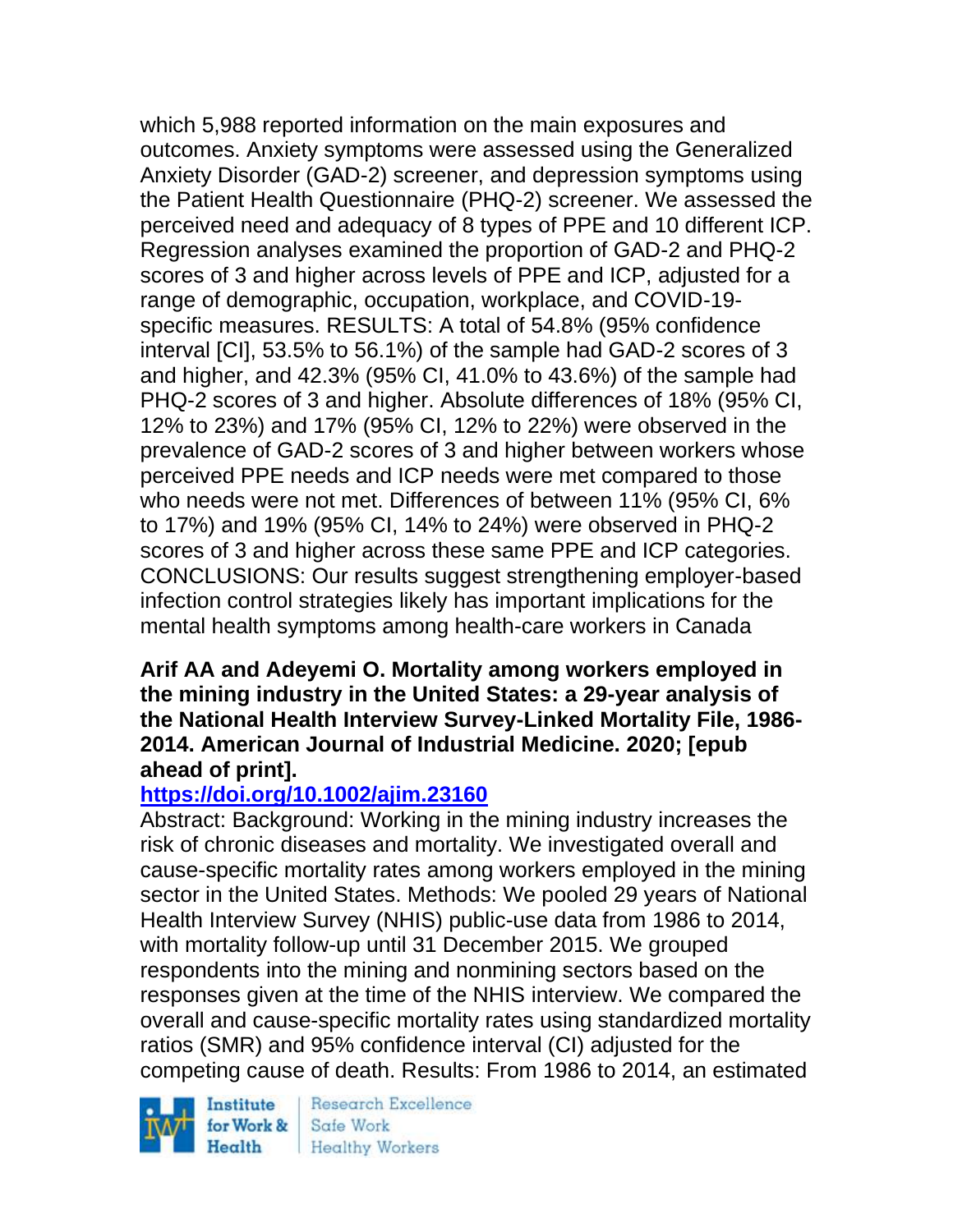14 million deaths were recorded among subjects eligible for mortality follow-up. Of these, an estimated 50,000 deaths occurred among those working in the mining sector. A significantly higher overall mortality (SMR =  $1.26$ , 95% CI: 1.17-1.36), and mortality from heart diseases (adjusted SMR =  $1.56$ ,  $95\%$  CI:  $1.31-1.83$ ), cancer (adjusted SMR = 1.30, 95% CI: 1.14-1.48) and unintentional injuries (adjusted SMR = 1.41, 95%CI: 1.03-1.85) were observed among those employed in the mining sector. When the analyses were restricted to men, only the SMRs for heart disease and cancer remained statistically significant. No elevated SMR for deaths from chronic lower respiratory disease was observed in the study. Conclusion: Workers employed in the mining sector have a significantly increased total death rate and death rates from heart disease, cancer, and unintentional injuries.

# **Bannister-Tyrrell M and Meiqari L. Qualitative research in epidemiology: theoretical and methodological perspectives. Annals of Epidemiology. 2020; 49:27-35.**

# **<https://doi.org/10.1016/j.annepidem.2020.07.008>**

Abstract: Increasingly, modern epidemiology has adopted complex causal frameworks incorporating individual- and population-level determinants of health. Despite the growing use of qualitative methodologies in public health research generally, discussion of causal reasoning in epidemiology rarely considers evidence derived from qualitative research. This article argues for a coherent role of qualitative research within epidemiology through analysis of the principles of causal reasoning that underlie current debates about causal inference in epidemiology. It introduces two approaches to causal inference by Russo and Williamson (2009) and Reiss (2012) that emphasize the relevance of both the nature of causation and how knowledge is gained about causation in assessing evidence for a causal relation. Both theories have scope for incorporating multiple types of evidence to assess causal claims. We argue that these theories align with the empirical focus of epidemiology and allow for different types of evidence to evaluate causal claims, including evidence originating from qualitative research; such evidence can contribute to a mechanistic understanding of causal relations and to understanding the effects of context on health-related outcomes. Finally, we discuss this approach in light of previous literature on the

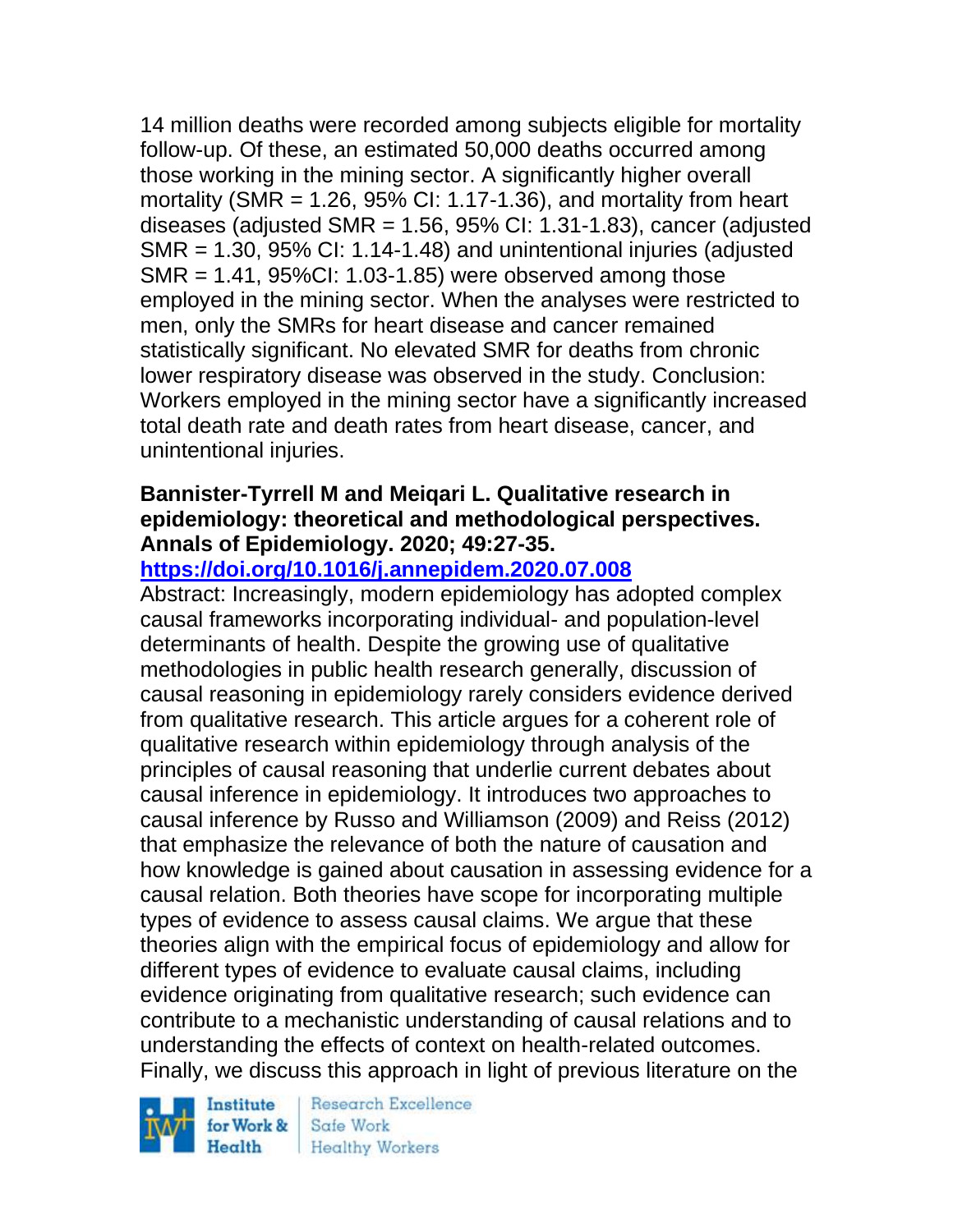role of qualitative research in epidemiology and implications for future epidemiologic research

#### **Brathen M, van der Wel K, and Loyland B. Mental health and access to active labor market programs. Nordic Journal of Working Life Studies. 2020; 10(3):23-41.**

**<https://doi.org/10.18291/njwls.v10i3.121843> [open access]** Abstract: This paper examines the often-overlooked precondition for successful implementation of active labor market policy, namely equal access to labor market programs. Focusing on a cohort of social assistance recipients, we compare program participation between individuals who were eligible for vocational training and had reported psychological distress, to possible participants with other health or social challenges. The study covers a period of six years. The results indicate that social services prioritize training for those without mental health problems. This is true independently of observed differences between the two groups in terms of demographic and human capital characteristics, work motivation and self-efficacy. Hence, the study concludes that there seems to be a mental health access bias in program participation among disadvantaged groups. Policy makers and future research should address possible organizational barriers to equal program access

**Dale AM, Colvin R, Barrera M, Strickland JR, and Evanoff BA. The association between subcontractor safety management programs and worker perceived safety climate in commercial construction projects. Journal of Safety Research. 2020; 74:279- 288.** 

# **<https://doi.org/10.1016/j.jsr.2020.06.010>**

Abstract: Problem: Safety management programs (SMPs) are designed to mitigate risk of workplace injuries and create a safe working climate. The purpose of this project was to evaluate the relationship between contractors' SMPs and workers' perceived safety climate and safety behaviors among small and medium-sized construction subcontractors. Methods: Subcontractor SMP scores on 18 organizational and project-level safety items were coded from subcontractors' written safety programs and interviews. Workers completed surveys to report perceptions of their contractor's safety climate and the safety behaviors of coworkers, crews, and

Institute Health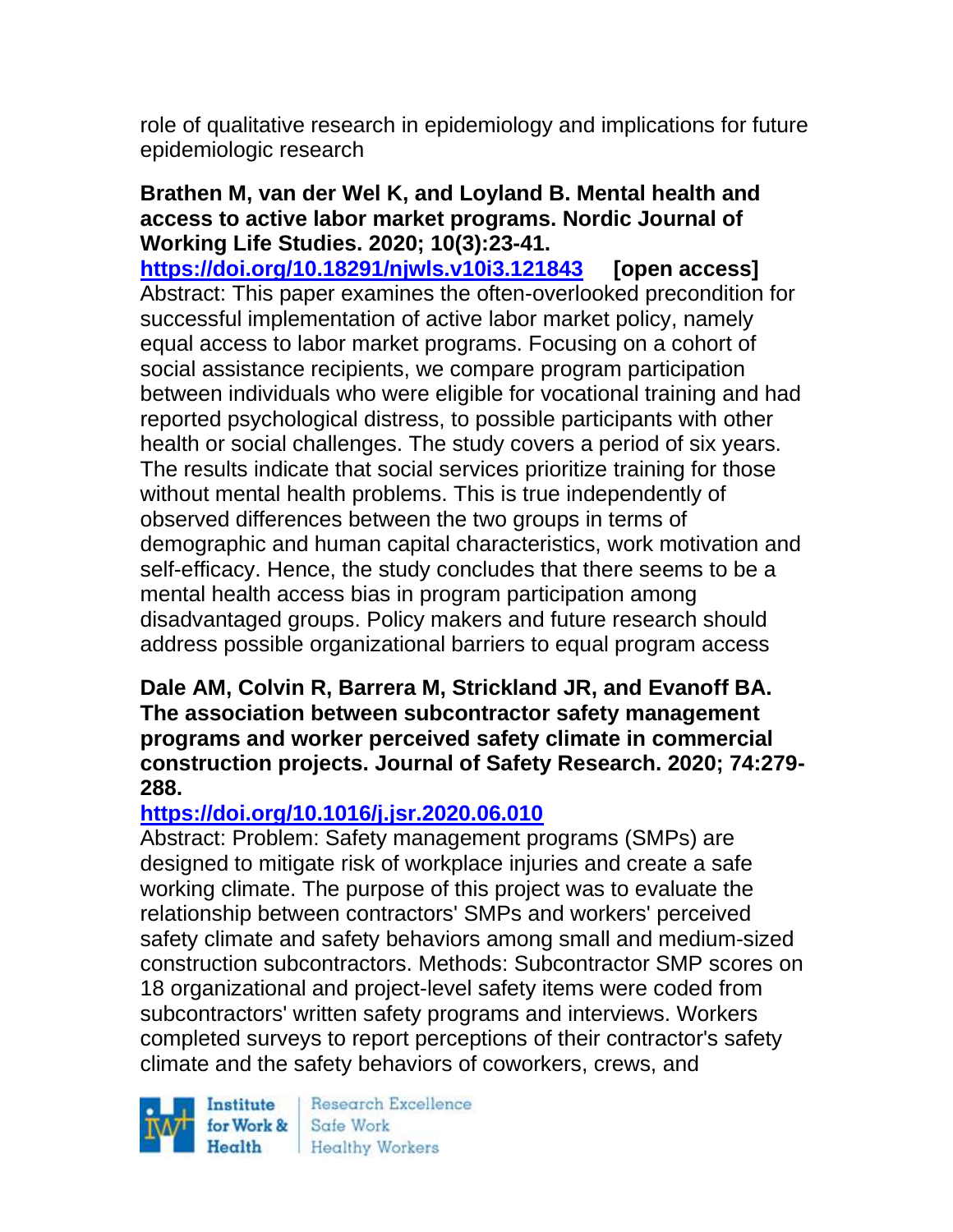themselves. The associations between SMP scores and safety climate and behavior scales were examined using Spearman correlation and hierarchical linear regression models (HLM). Results: Among 78 subcontractors working on large commercial construction projects, we found striking differences in SMP scores between small, medium, and large subcontractors ( $p < 0.001$ ), related to a number of specific safety management practices. We observed only weak relationships between SMP scales and safety climate scores reported by 746 workers of these subcontractors  $(S = 0.09, p = 0.04$  by HLM). We saw no differences in worker reported safety climate and safety behaviors by contractor size. Discussion: SMP only weakly predicted safety climate scales of subcontractors, yet there were large differences in the quality and content of SMPs by size of employers. Summary: Future work should determine the best way to measure safety performance of construction companies and determine the factors that can lead to improved safety performance of construction firms. Practical applications: Our simple assessment of common elements of safety management programs used document review and interviews with knowledgeable representatives. These methods identified specific safety management practices that differed between large and small employers. In order to improve construction safety, it is important to understand how best to measure safety performance in construction companies to gain knowledge for creating safer work environments.

### **Gohar B, Lariviere M, Lightfoot N, Wenghofer E, Lariviere C, and Nowrouzi-Kia B. Understanding sickness absence in nurses and personal support workers: insights from frontline staff and key informants in Northeastern Ontario. Work. 2020; 66(4):755-766. <https://doi.org/10.3233/WOR-203222>**

Abstract: Background: Nurses and personal support workers (PSWs) have high sickness absence rates in Canada. Whilst the evidencebased literature helped to identify the variables related to sickness absenteeism, understanding "why" remains unknown. This information could benefit the healthcare sector in northeastern Ontario and in locations where healthcare is one of the largest employment sectors and where nursing staff have high absence and turnover rates. Objective: To identify and understand the factors associated with sickness absence among nurses and PSWs through

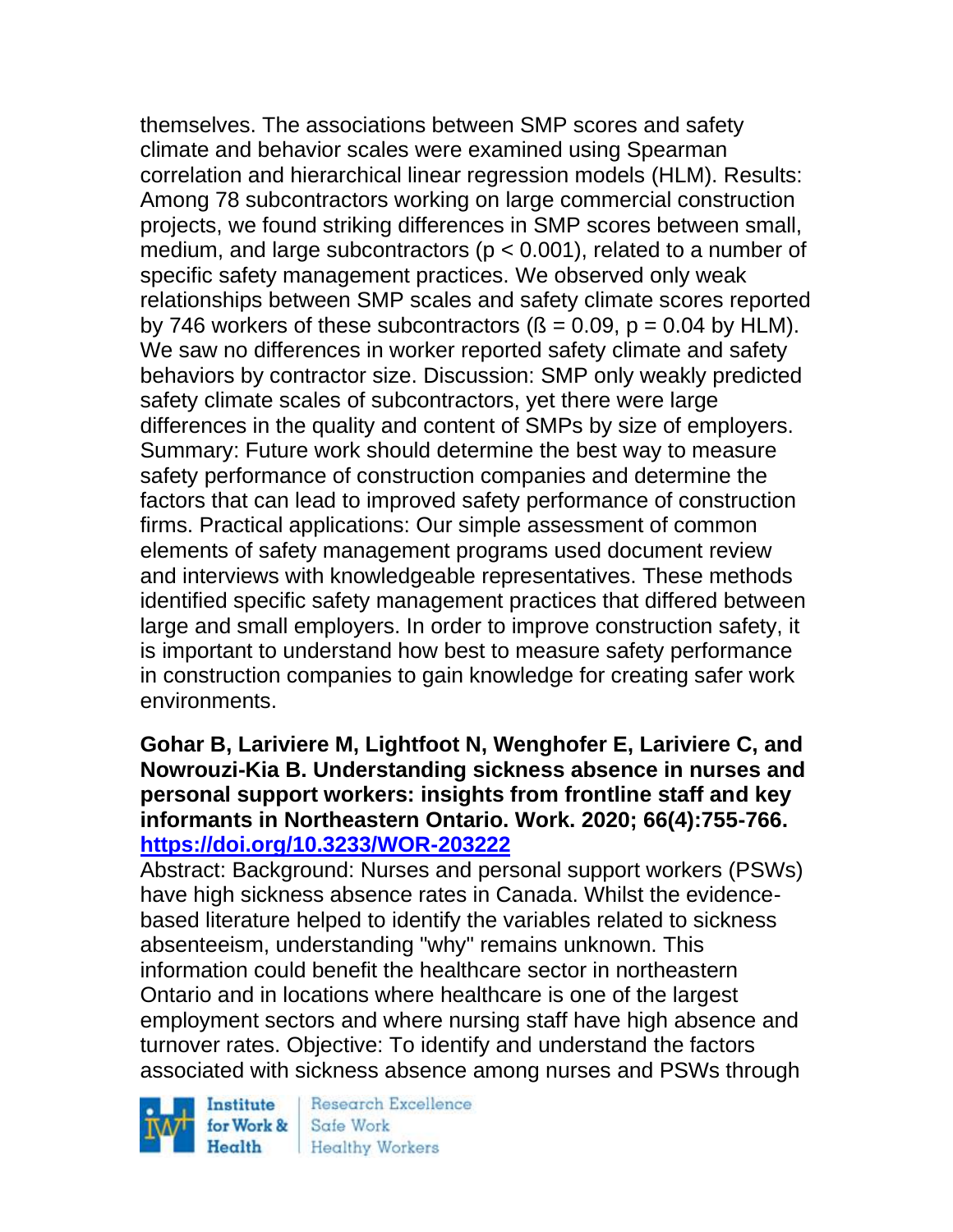several experiences while investigating if there are northern-related reasons to explain the high rates of sickness absence. Methods: In this descriptive qualitative study, focus group sessions took place with registered nurses ( $n = 6$ ), registered practical nurses ( $n = 4$ ), PSWs  $(n = 8)$ , and key informants who specialize in occupational health and nursing unions ( $n = 5$ ). Focus group sessions were transcribed verbatim followed by inductive thematic analysis. Results: Four main themes emerged, which were occupational/organizational challenges, physical health, emotional toll on mental well-being, and northern-related challenges. Descriptions of why such factors lead to sickness absence were addressed with staff shortage serving as an underlying factor. Conclusion: Despite the complexity of the manifestations of sickness absence, work support and timely debriefing could reduce sickness absence and by extension, staff shortage.

### **Green-McKenzie J, Somasundaram P, Lawler T, O'Hara E, and Shofer FS. Prevalence of burnout in occupational and environmental medicine physicians in the United States. Journal of Occupational & Environmental Medicine. 2020; 62(9):680-685. <https://doi.org/10.1097/JOM.0000000000001913>**

Abstract: Objective: To determine prevalence and key drivers of burnout in Occupational and Environmental Medicine physicians in the United States. Methods: A nationwide survey of Occupational Medicine physicians was conducted using the Qualtrics® platform. Burnout, measured by the Maslach Burnout Inventory®, Social Support, and Job Satisfaction were assessed. Results: The response rate was 46%, the overall burnout prevalence 38%, and most respondents were men (69%). The mean age and mean years in practice were 56 years and 20 years respectively. Physicians working in government/military (48%) and private medical center group settings (46%) were significantly more likely to report burnout, with consultants (15%) reporting the lowest rate. Conclusions: Although the overall burnout prevalence is lower in Occupational Medicine physicians compared with most specialties, the rate varies significantly by practice setting (15% to 48%) affirming the impact of organizational factors.

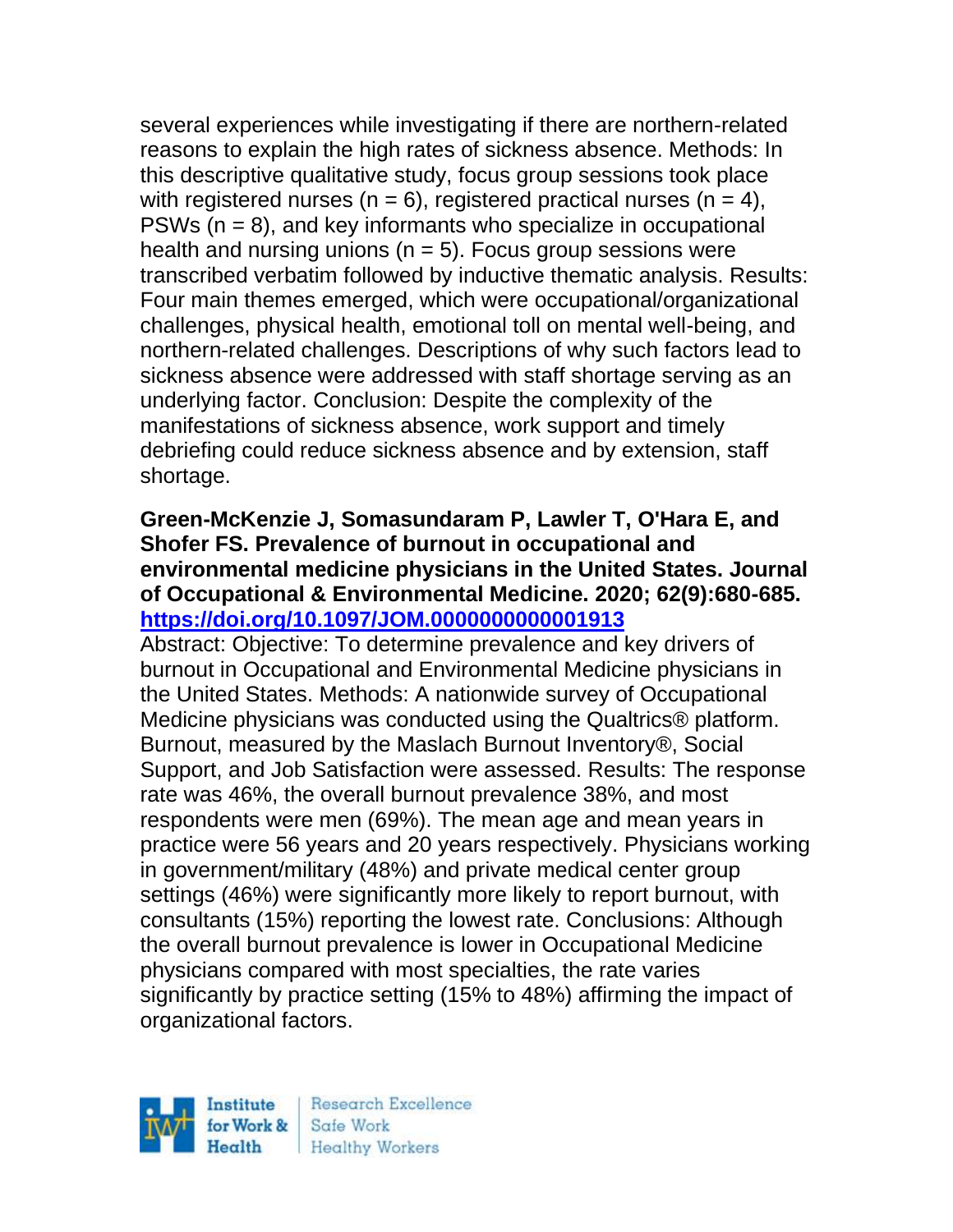**Hyman MH, Talmage JB, and Hegmann KT. Evaluating COVID-19 injury claims with a focus on workers' compensation. Journal of Occupational & Environmental Medicine. 2020; 62(9):692-699. <https://doi.org/10.1097/JOM.0000000000001950>** 

Abstract: : COVID-19 illness can cause multiorgan illness. Some States have passed legislation granting a rebuttable presumption of causation by workplace exposure in certain occupations. This paper summarizes methodology for evaluating claimants utilizing known science and as well as information from the American Medical Association Guides resources

### **Lopez Gomez MA, Williams JAR, Boden L, Sorensen G, Hopcia K, Hashimoto D, et al. The relationship of occupational injury and use of mental health care. Journal of Safety Research. 2020; 74:227-232.**

### **<https://doi.org/10.1016/j.jsr.2020.06.004>**

Abstract: Introduction: Symptoms of depression and anxiety are a common consequence of occupational injury regardless of its cause and type. Nevertheless, mental health care is rarely covered by workers' compensation systems. The aim of this study was to assess the use of mental health care post-injury. Methods: We used a subsample of patient-care workers from the Boston Hospital Workers Health Study (BHWHS). We matched one injured worker with three uninjured workers during the period of 2012-2014 based on age and job title (nurse or patient-care associate) and looked at their mental health care use pre- and post-injury using medical claims data from the employer sponsored health plan. We used logistic regression analysis to assess the likelihood of mental health care use three and six months post-injury controlling for any pre-injury visits. Analyses were repeated separately by job title. Results: There were 556 injured workers between 2012 and 2014 that were matched with three uninjured workers at the time of injury ( $n = 1,649$ ). Injured workers had a higher likelihood of seeking mental health care services than their uninjured counterparts during the six months after injury ( $OR =$ 1.646, 95% CI: 1.23-2.20), but not three months post-injury (OR = 0.825, 95% CI: 0.57-1.19). Patient-care associates had a higher likelihood to seek mental health care post-injury, than nurses (OR: 2.133 vs OR: 1.556) during the six months period. Conclusions: Injured workers have a higher likelihood to experience symptoms of

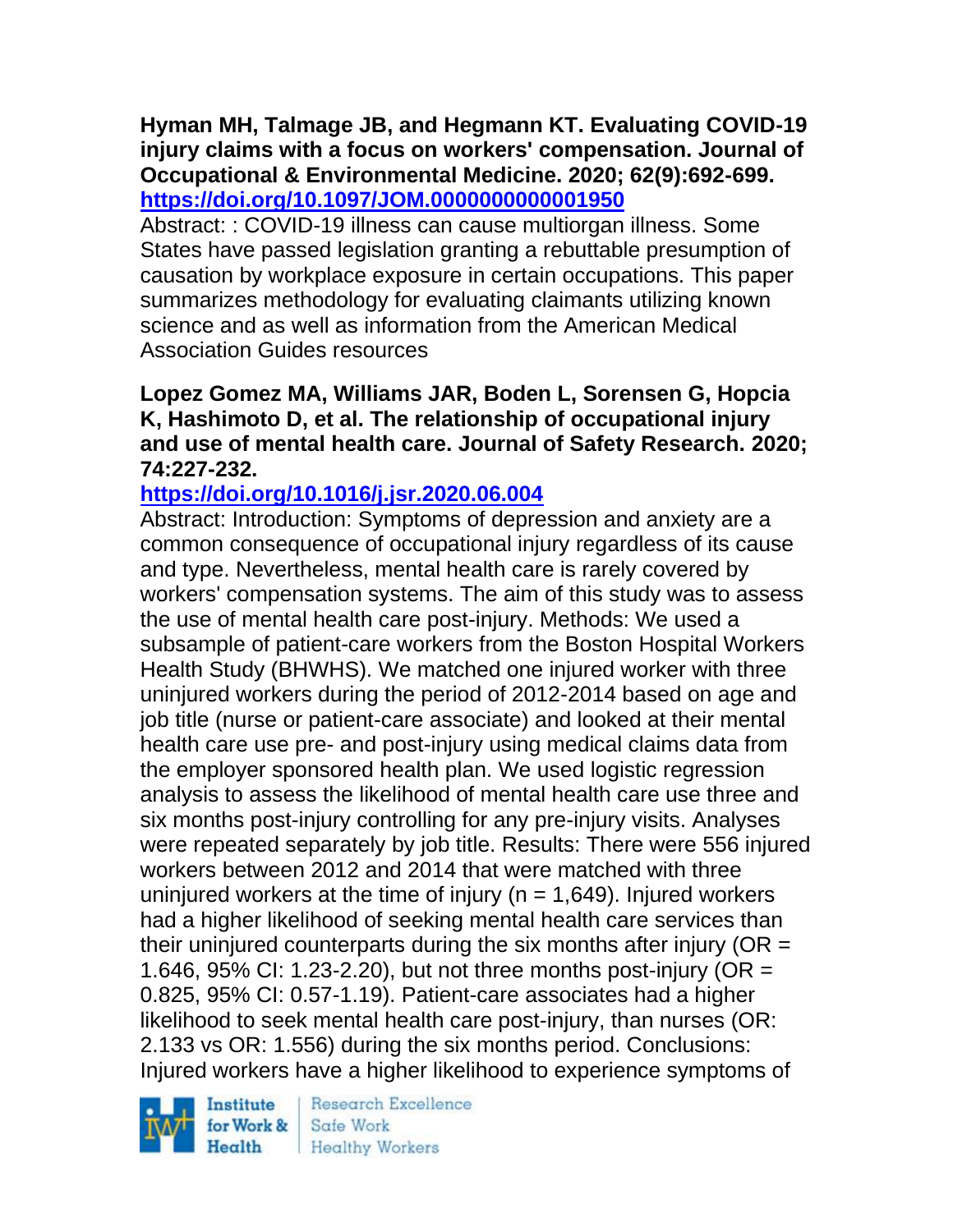depression and anxiety based on their use of mental health care post-injury and use is more predominant among patient-care associates; however, our sample has a small number of patient-care associates. Practical Applications: Treating depression and anxiety as part of the workers' compensation system has the potential of preventing further physical ailment and improving the return to work process regardless of nature of injury.

### **Memari A, Shariat A, and Anastasio AT. Rising incidence of musculoskeletal discomfort in the wake of the COVID-19 crisis. Work. 2020; 66(4):751-753.**

# **<https://doi.org/10.3233/WOR-203221>**

Abstract: The COVID-19 pandemic has led to the shutdown of much of the world's economic and social operations. Given shutdown of exercise facilities, there has been a sharp uptick in a sedentary lifestyle. As people have lost their normal daily activity patterns, it is reasonable to assume that musculoskeletal pain-related syndromes will consequently begin to increase. In addition, there has been a rise in social network, television, and online home-based workouts. In the wake of the COVID-19 pandemic, it is unclear whether previous recommendations for physical activities will remain sufficient, given cessation of normal physical activities from day-to-day life. We raise a variety of questions in dealing with the potential fallout of the COVID-19 shutdown from a musculoskeletal standpoint

### **Mhango M, Dzobo M, Chitungo I, and Dzinamarira T. COVID-19 risk factors among health workers: a rapid review. Safety and Health at Work. 2020; 11(3):262-265.**

**<https://doi.org/10.1016/j.shaw.2020.06.001> [open access]** Abstract: Coronavirus disease 2019 (Covid-19) poses an important occupational health risk to health workers (HWs) that has attracted global scrutiny. To date, several thousand HWs globally have been reported as infected with the severe acute respiratory syndrome coronavirus 2 virus that causes the disease. It is therefore a public health priority for policymakers to understand risk factors for this vulnerable group to avert occupational transmission. A rapid review was carried out on 20 April 2020 on Covid-19 risk factors among HWs in PubMed, Google Scholar, and EBSCOHost Web (Academic Search Complete, CINAHL Complete, MEDLINE with Full Text,

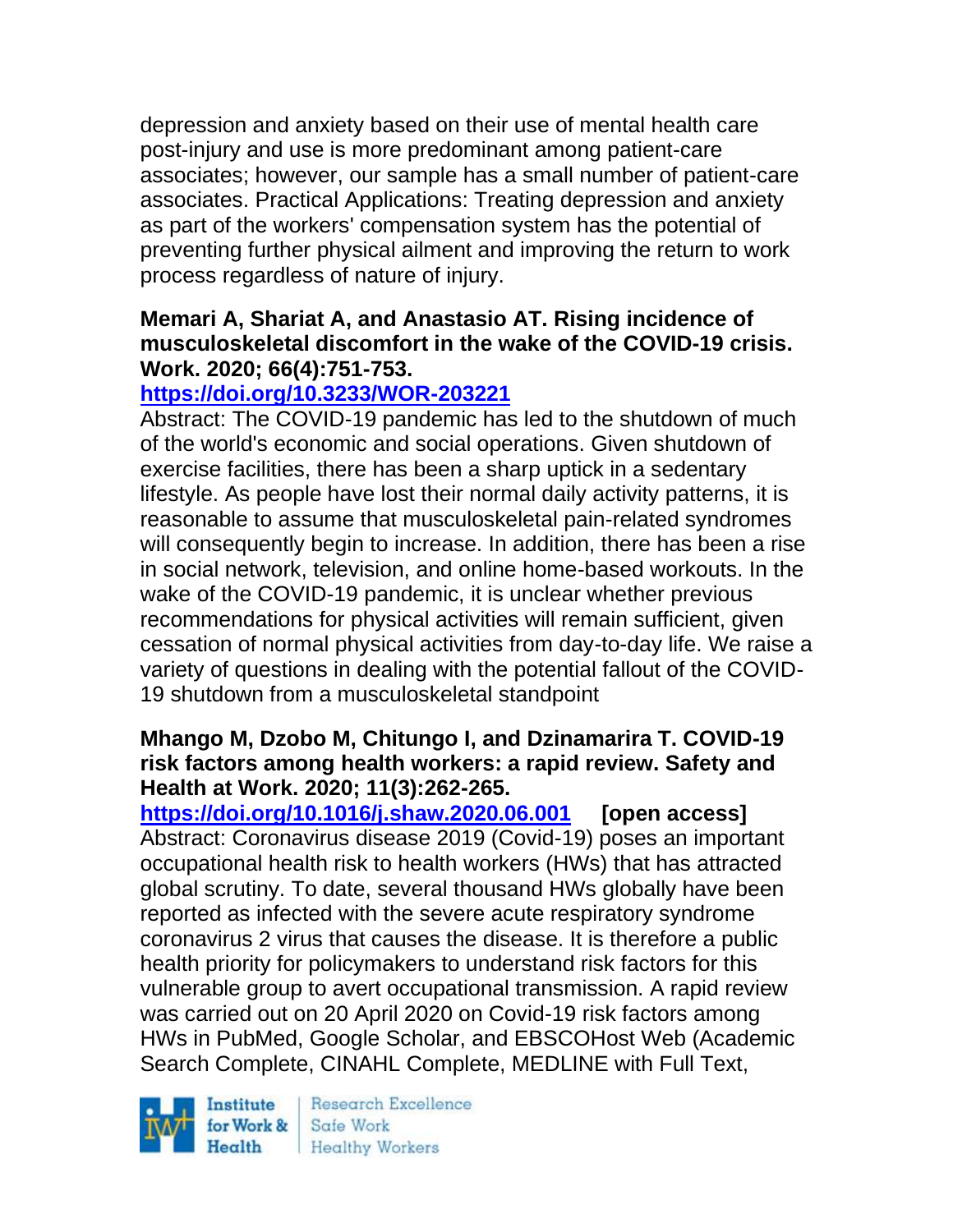CINAHL with Full Text, APA PsycInfo, Health Source—Consumer Edition, Health Source: Nursing/Academic Edition) and WHO Global Database. We also searched for preprints on the medRxiv database. We searched for reports, reviews, and primary observational studies (case control, case cross-over, cross-sectional, and cohort). The review included studies conducted among HWs with Covid-19 that reported risk factors irrespective of their sample size. Eleven studies met the inclusion criteria. Lack of personal protective equipment, exposure to infected patients, work overload, poor infection control, and preexisting medical conditions were identified as risk factors for Covid-19 among HWs. In the context of Covid-19, HWs face an unprecedented occupational risk of morbidity and mortality. There is need for rapid development of sustainable measures that protect HWs from the pandemic.

#### **Patel J, Gimeno Ruiz de Porras D, Mitchell LE, Patel RR, De Los Reyes J, and elclos GL. Work-related asthma among certified nurse aides in Texas. Workplace Health & Safety. 2020; 68(10):491-500.**

### **<https://doi.org/10.1177/2165079920914322>**

Abstract: Background: Although nurses are well described as being at risk of work-related asthma, certified nurse aides (CNAs) are understudied. Using a statewide registry in Texas, we measured prevalence and risk factors for work-related asthma and bronchial hyperresponsiveness (BHR) symptoms among CNAs. Methods: For this cross-sectional study, a questionnaire was mailed to a random sample of CNAs  $(n = 2,114)$  identified through the Texas Department of Aging and Disability Services registry, working in health care during 2016-2017, to collect data on job history, asthma symptoms, and sociodemographics. Two outcomes were defined: (a) new-onset asthma (NOA) after entry into the health care field and (b) BHRrelated symptoms. Job exposures to cleaning compounds and tasks were assigned using an externally coded CNA-specific job-exposure matrix. Logistic regression modeling was used to measure associations between cleaning exposures and the two asthma outcomes. Findings: The final sample consisted of 413 CNAs (response rate 21.6%). The prevalence of NOA and BHR symptoms were 3.6% and 26.9%, respectively. In adjusted models, elevated odds for BHR symptoms were observed for patient care cleaning

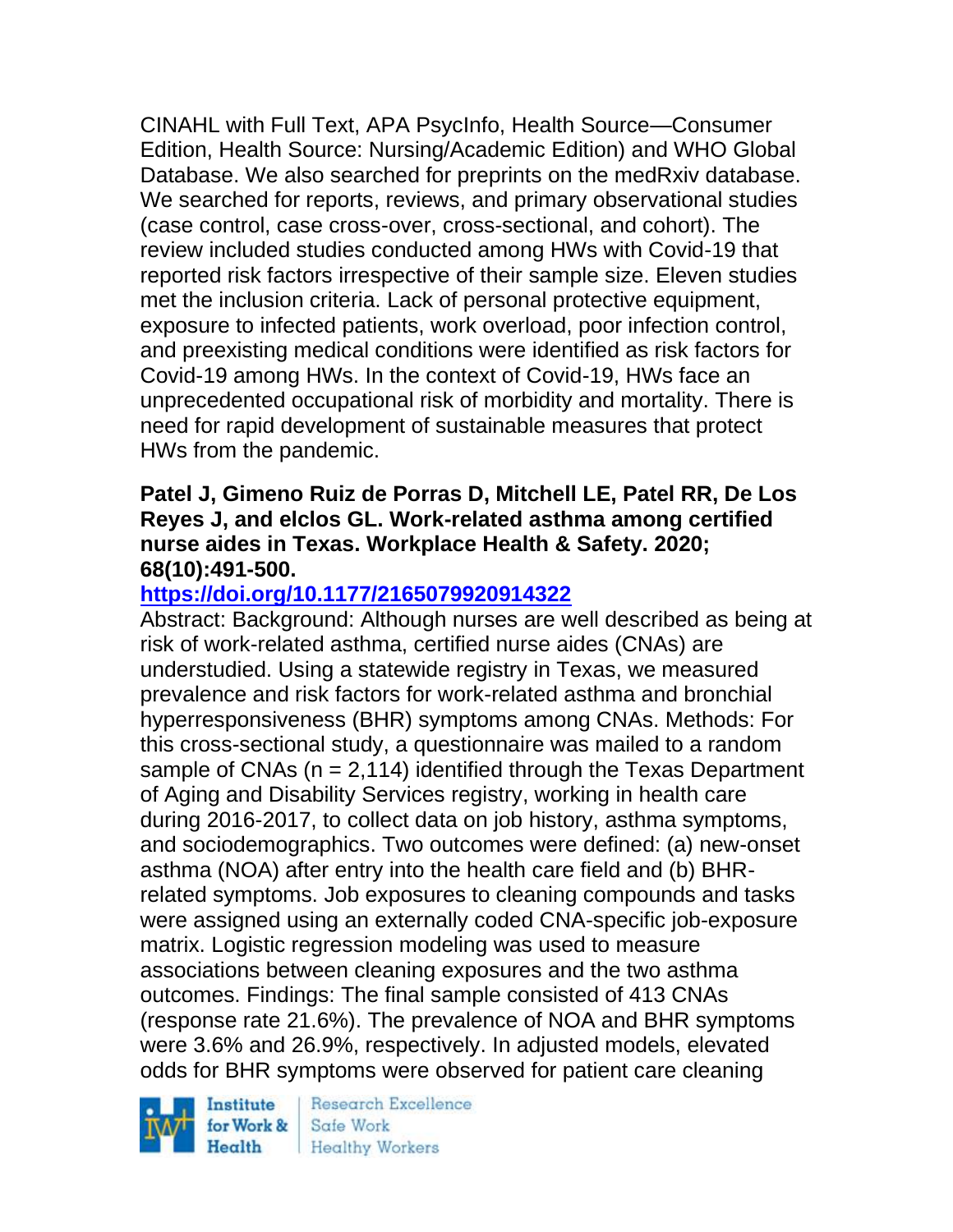(odds ratio [OR] = 1.71, 95% confidence interval [CI] = [0.45, 6.51]), instrument cleaning ( $OR = 1.33$ ,  $95\% CI = [0.66, 2.68]$ ), buildingsurface cleaning ( $OR = 1.39$ ,  $95\%$  Cl =  $[0.35, 5.60]$ ), exposure to glutaraldehyde/orthophthalaldehyde ( $OR = 1.33$ , 95% CI = [0.66, 2.68]), and latex glove use during 1992-2000 (OR = 1.62, 95% CI = [0.84, 3.12]). There were too few NOA cases to warrant meaningful regression analysis. Conclusion/Application to Practice: Although not statistically significant, we observed elevated odds of BHR symptoms among nurse aides, associated with cleaning exposures, suggesting this is an at-risk group of health care professionals for work-related respiratory disease, meriting further study

#### **Reddon H, DeBeck K, Socias ME, Lake S, Dong H, Karamouzian M, et al. Frequent cannabis use and cessation of injection of opioids, Vancouver, Canada, 2005-2018. American Journal of Public Health. 2020; 110(10):1553-1560. <https://doi.org/10.2105/AJPH.2020.305825>**

Abstract: Objectives. To evaluate the impact of frequent cannabis use on injection cessation and injection relapse among people who inject drugs (PWID). Methods. Three prospective cohorts of PWID from Vancouver, Canada, provided the data for these analyses. We used extended Cox regression analysis with time-updated covariates to analyze the association between cannabis use and injection cessation and injection relapse. Results. Between 2005 and 2018, atleast-daily cannabis use was associated with swifter rates of injection cessation (adjusted hazard ratio [AHR] = 1.16; 95% confidence interval  $\text{[C]} = 1.03, 1.30$ . A subanalysis revealed that this association was only significant for opioid injection cessation (AHR = 1.26;  $95\%$  CI = 1.12, 1.41). At-least-daily cannabis use was not significantly associated with injection relapse ( $AHR = 1.08$ ; 95% CI = 0.95, 1.23). Conclusions. We observed that at-least-daily cannabis use was associated with a 16% increase in the hazard rate of injection cessation, and this effect was restricted to the cessation of injection opioids. This finding is encouraging given the uncertainty surrounding the impact of cannabis policies on PWID during the ongoing opioid overdose crisis in many settings in the United States and Canada.

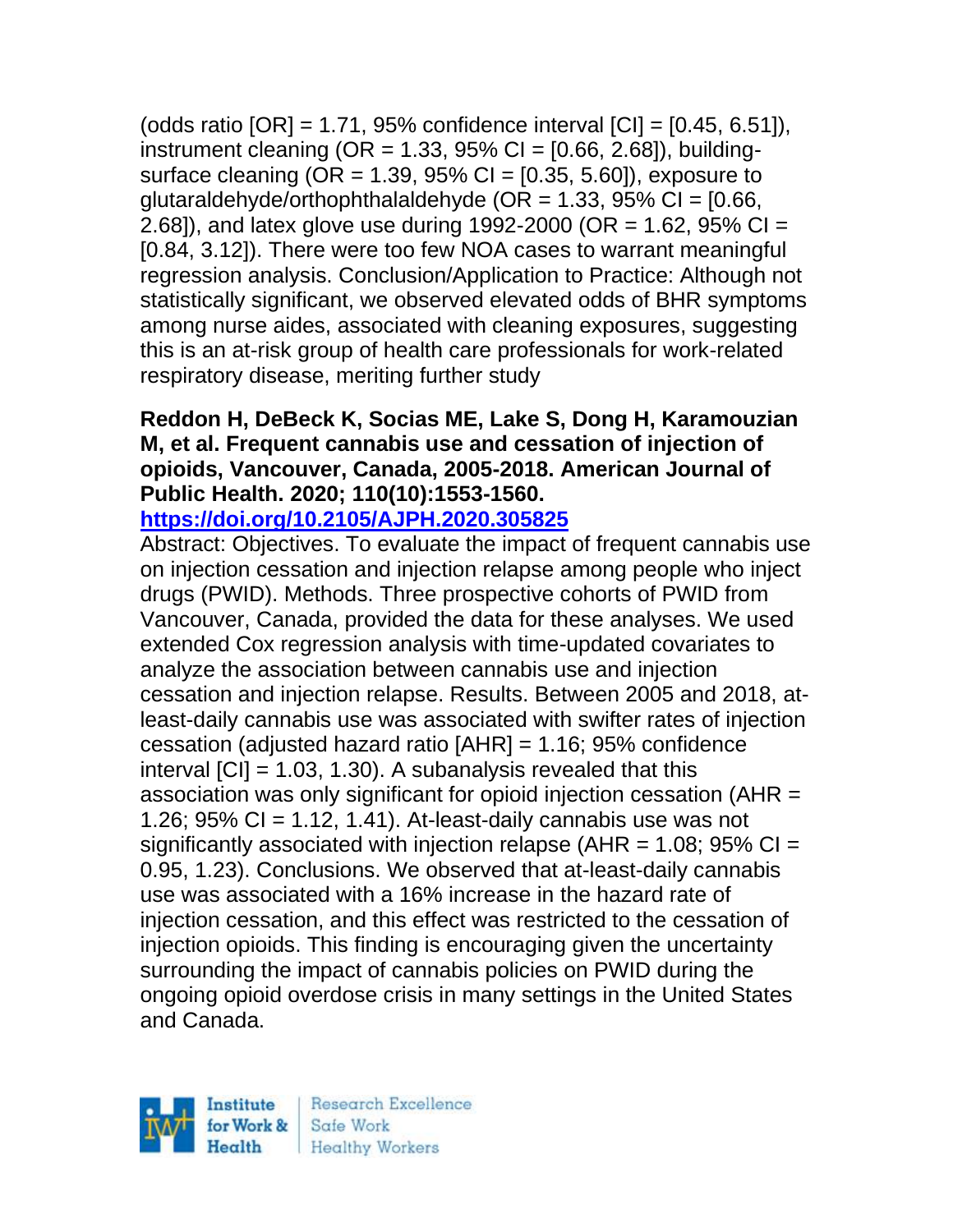### **Torres VA, Strack JE, Dolan S, Kruse MI, Pennington ML, Synett SJ, et al. Identifying frequency of mild traumatic brain injury in firefighters. Workplace Health & Safety. 2020; 68(10):468-475. <https://doi.org/10.1177/2165079920922576>**

Abstract: Background: Mild traumatic brain injury (mTBI) is a nationwide problem; yet, no firefighter mTBI data are available. Methods: In this cross-sectional study, we assessed retrospective head injuries using WHO guidelines. We captured mTBI frequency and examined firefighters' symptoms (e.g., using Ohio State University Traumatic Brain Injury Identification method, Brief Traumatic Brain Injury Screen, Warrior Administered Retrospective Causality Assessment Tool). Findings: Of 1,112 firefighters contacted, 60 responses were included. Most participants were White (80%), male (90%), former athletes (75%). 62% met mTBI symptom criteria. 75% reported at least one lifetime head injury. Number of head injuries and depression symptoms were associated ( $r = .36$ ,  $p <$ .05). Conclusion/application to practice: Overall, it appears most firefighters have sustained at least one lifetime mTBI. Those with multiple head injuries may be at increased risk of depression. Occupational health professionals should be aware of firefighters' mTBI risk. Further research is warranted given findings

### **Waffenschmidt S, Navarro-Ruan T, Hobson N, Hausner E, Sauerland S, and Haynes RB. Development and validation of study filters for identifying controlled non-randomized studies in PubMed and Ovid MEDLINE. Research Synthesis Methods. 2020; 11(5):617-626.**

### **<https://doi.org/10.1002/jrsm.1425>**

Abstract: A retrospective analysis published by the German Institute for Quality and Efficiency in Health Care (IQWiG) in 2018 concluded that no filter for non-randomized studies (NRS) achieved sufficient sensitivity (=92%), a precondition for comprehensive information retrieval. New NRS filters are therefore required, taking into account the challenges related to this study type. Our evaluation focused on the development of study filters for NRS with a control group ("controlled NRS"), as this study type allows the calculation of an effect size. In addition, we assumed that due to the more explicit search syntax, controlled NRS are easier to identify than noncontrolled ones, potentially resulting in better performance measures

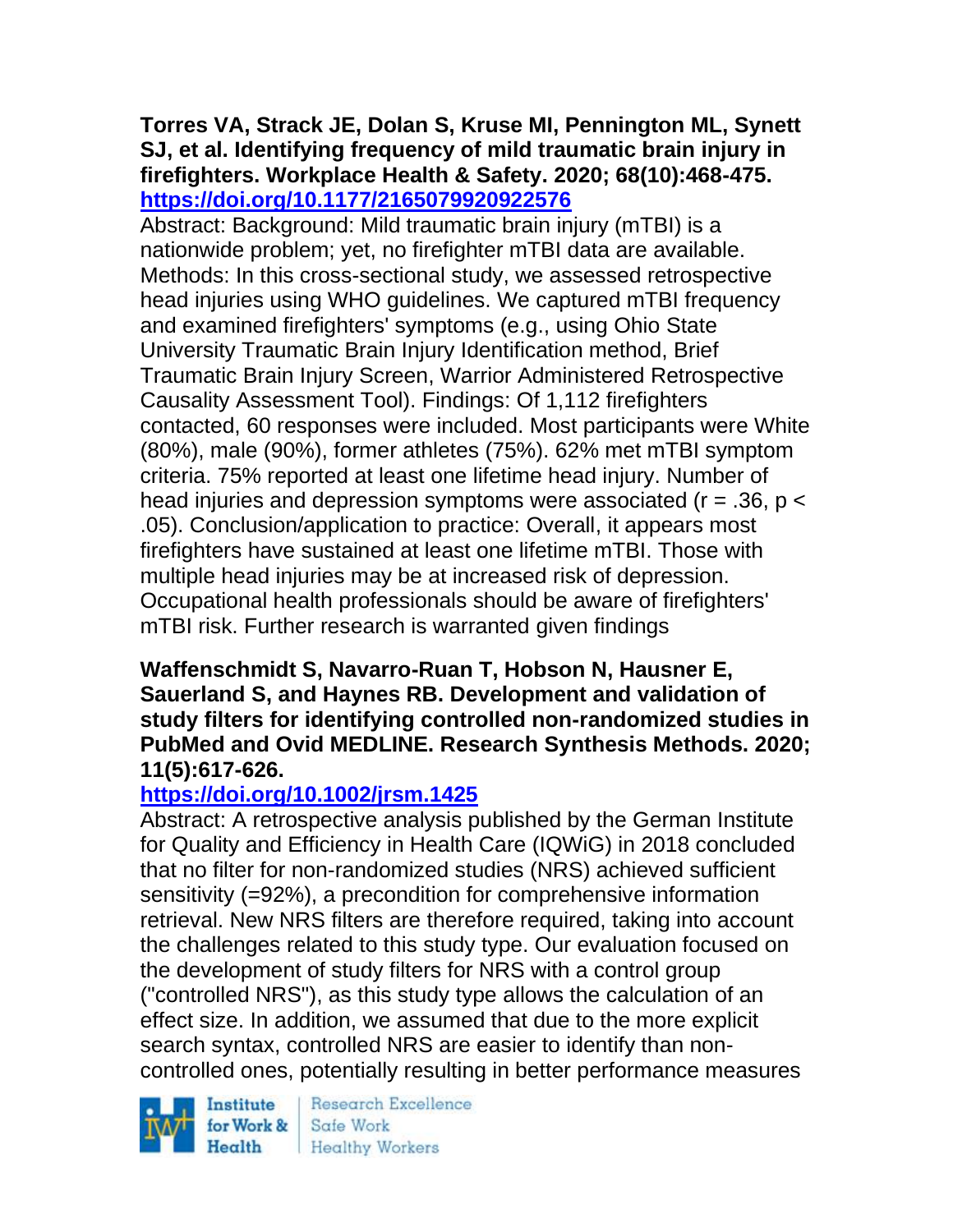of study filters for controlled NRS. Our aim was to develop study filters for identifying controlled NRS in PubMed and Ovid MEDLINE. We developed two new search filters that can assist clinicians and researchers in identifying controlled NRS in PubMed and Ovid MEDLINE. The reference set was based on 2110 publications in Medline extracted from 271 Cochrane reviews and on 4333 irrelevant references. The first filter maximizes sensitivity (92.42%; specificity 79.67%, precision 68.49%) and should be used when a comprehensive search is needed. The second filter maximizes specificity (92.06%; precision 82.98%, sensitivity 80.94%) and should be used when a more focused search is sufficient.

### **Zaman AGNM, Tytgat KMAJ, Klinkenbijl JHG, Frings-Dresen MHW, and de Boer AGEM. Is a tailored work-related support intervention feasible in everyday clinical practice? The experience of healthcare professionals and patients with cancer. Work. 2020; 66(4):871-884.**

### **<https://doi.org/10.3233/WOR-203232>**

Abstract: BACKGROUND: Work is valued as an important feature in life, however patients diagnosed with cancer can experience workrelated problems. We developed a work-related support intervention to support those in need. OBJECTIVE: The objective of this study was to evaluate the feasibility of the performed tailored GIRONA (Gastro Intestinal cancer patients Receiving Occupational support Near and After diagnosis) intervention and to describe the experiences of those receiving the work-related support and of those providing it. METHODS: An online questionnaire was used to survey the feasibility of the intervention of the support recipients (patients diagnosed with gastrointestinal cancer) and the support providers (healthcare professionals including: oncology nurses and oncological occupational physicians). Five themes were covered: acceptability, demand, implementation, practicality and integration of Bowen's feasibility model. RESULTS: Twenty-three patients, 14 oncology nurses and 4 oncological occupational physicians, shared their experiences about the tailored work-related support intervention. This intervention was generally perceived as positive and feasible by the participants. Some patients received work-related support despite not experiencing severe problems; others mentioned that they received no such support even though they did need it. Despite positive

Institute